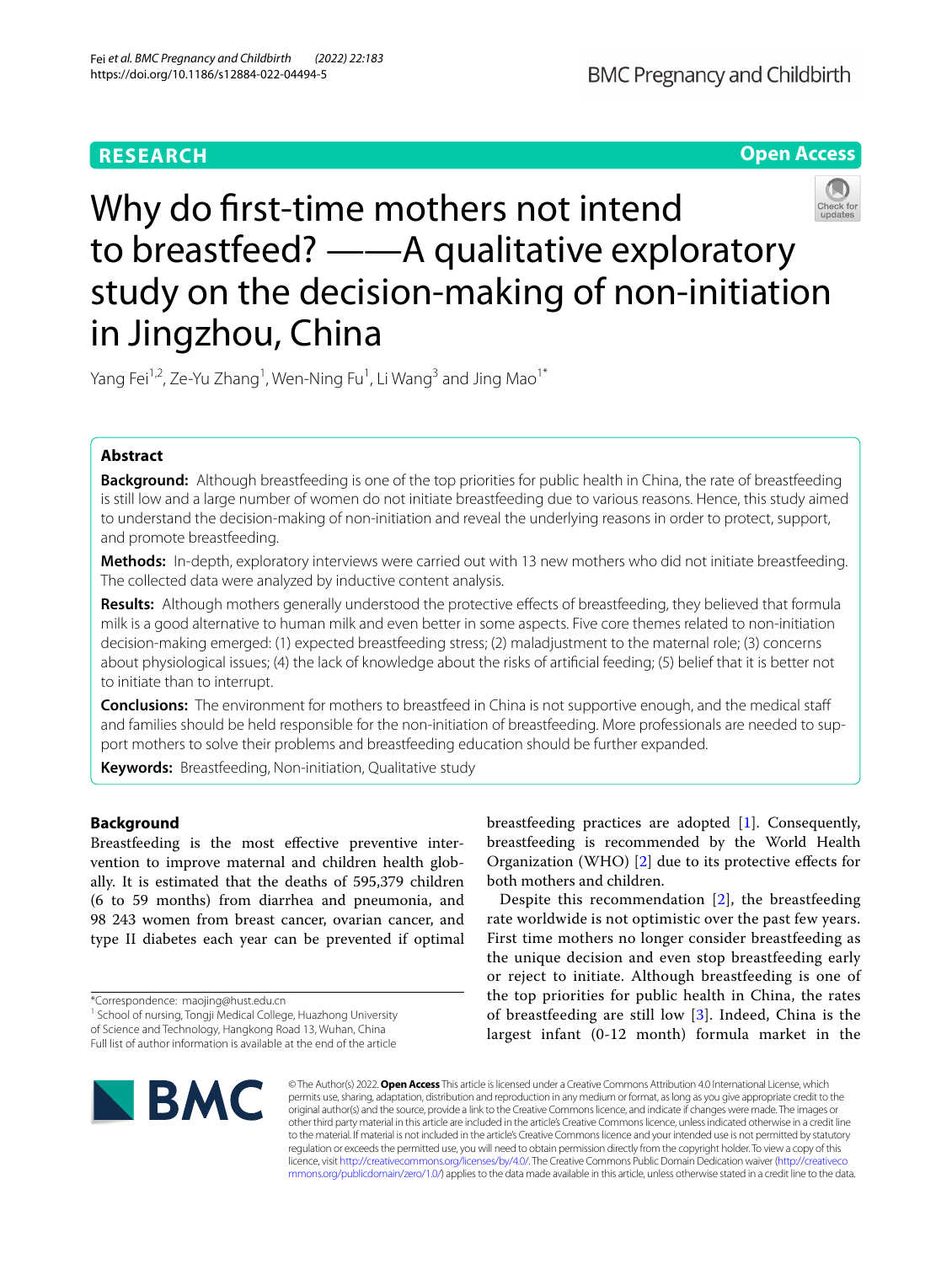Determinants of breastfeeding practices are complex and operate at social, structural, and individual levels [\[6](#page-7-5)]. In a review of the literature on developed countries, the key positive factors include older maternal age, higher level of education, higher socioeconomic status, and healthy maternal habits [[7\]](#page-7-6). Previous studies focused mainly on the early interruption of breastfeeding. According to Morrison's study [[8\]](#page-7-7), the two most common reasons for early cessation were perceived inadequate milk supply and maternal breast or nipple pain. Other studies [\[9](#page-7-8), [10](#page-7-9)] confrmed that obesity and smoking are risk factors. Social support characteristics (e.g., lack of breastfeeding support in the hospital, poor breastfeeding environment  $[11]$  $[11]$ , and insufficient maternity leave  $[12]$  $[12]$ ) have also been described as important reasons for early weaning.

Although much is known about early interruption, the low rate of breastfeeding is not entirely due to early interruption. Not all mothers are willing to breastfeed their newborns and initiate breastfeeding after giving birth. In earlier publications [\[13](#page-8-1), [14\]](#page-8-2), the overall prevalence of breastfeeding initiation was estimated to be 81.1% in the US, 74.0% in the UK [[15](#page-8-3)], and 71.3–99.9%[[16\]](#page-8-4) in various cities in China. Although many postpartum mothers do not initiate breastfeeding, the research on non-initiation decision-making is very limited. According to a quantitative study [\[17](#page-8-5)] of Ogbuanu et al., mothers provided individual reasons and household responsibilities as reasons for not initiating breastfeeding. Hall [[18\]](#page-8-6)et al. reported that artifcial feeding was endorsed by friends and their mothers or considered the easiest way of feeding, or no other way was considered. Horwood [\[19](#page-8-7)] et al. reported that the health status of mothers was the main reason for artifcial feeding.

Understanding the factors related to the refusal of mothers to initiate breastfeeding is the basis for the development of an intervention program. However, the exclusive use of quantitative methodologies for studying such a complex issue oversimplifes and misses some key nuances of the breastfeeding decision-making process [[20\]](#page-8-8). Previous research did not comprehensively reveal the real reasons and psychological experience leading to the decision to not initiate breastfeeding. Relevant research has not been carried out in China, and a further qualitative exploration is needed. In view of the low breastfeeding rate in China, the present study aims to understand the decision-making of non-initiation and to reveal the underlying reasons in order to promote breastfeeding.

## **Methods**

To obtain a comprehensive understanding of the research problems, a qualitative exploratory research design was adopted. It is the best when the researcher is seeking to better understand an experience of life that is currently not well understood or is under-researched [[21](#page-8-9)].

The study was conducted in Jingzhou, a medium-sized city in Hubei Province (China) with dense population. The number of births in Jingzhou reaches 8000–10,000 per year. In total, there are fve grade-3 hospitals in Jingzhou City that provide prenatal and postnatal nursing services for mothers. The hospitals have always supported breastfeeding and followed Ten steps to successful breastfeeding. A statement of rejecting breastfeeding should be required if the woman has a demand for artifcial feeding after giving birth to a child, which will help researchers in accurately targeting the objects of not initiating breastfeeding. According to the Chinese traditional customs, the postpartum women are taken care by their families after hospital discharge and routinely adhere to the traditional maternal postpartum practices called "doing the month" in Jingzhou during the frst month, which are believed to restore the body harmony and health and prevent future illness.

The participants were determined through purposeful sampling and criterion sampling [[22](#page-8-10)]. As compared to the pregnant mothers, the non-initiation of breastfeeding is already an actual behavior for the frst-time mothers rather than an intention. Therefore, the present study focused on mothers. In addition, it was found that non-frst-time mothers were infuenced by their past breastfeeding experiences [[23\]](#page-8-11). Therefore, first-time and non-initiation mothers were recruited consecutively. The criteria for inclusion in this study were as follows: (1) fullterm childbirth between 37 and 42 gestational weeks; (2) three to seven days after giving childbirth (to avoid memory bias); and (3) baby on artifcial feeding regimen after birth. Mothers were excluded from the study if they had any reported mental health problems or any postpartum complications. A total of 15 pregnant mothers were invited and 2 refused, 13 eligible volunteers were interviewed at last. After the 11th interview, no new information was identifed. Two more participants were interviewed to confrm that data saturation was reached. The sample size of the participants was determined by data saturation [\[24](#page-8-12)].

Data were collected between August and December in 2020 through semi-structured [\[25](#page-8-13)], in-depth interviews, and an interview guide with open-ended questions was developed to explore the psychological experience of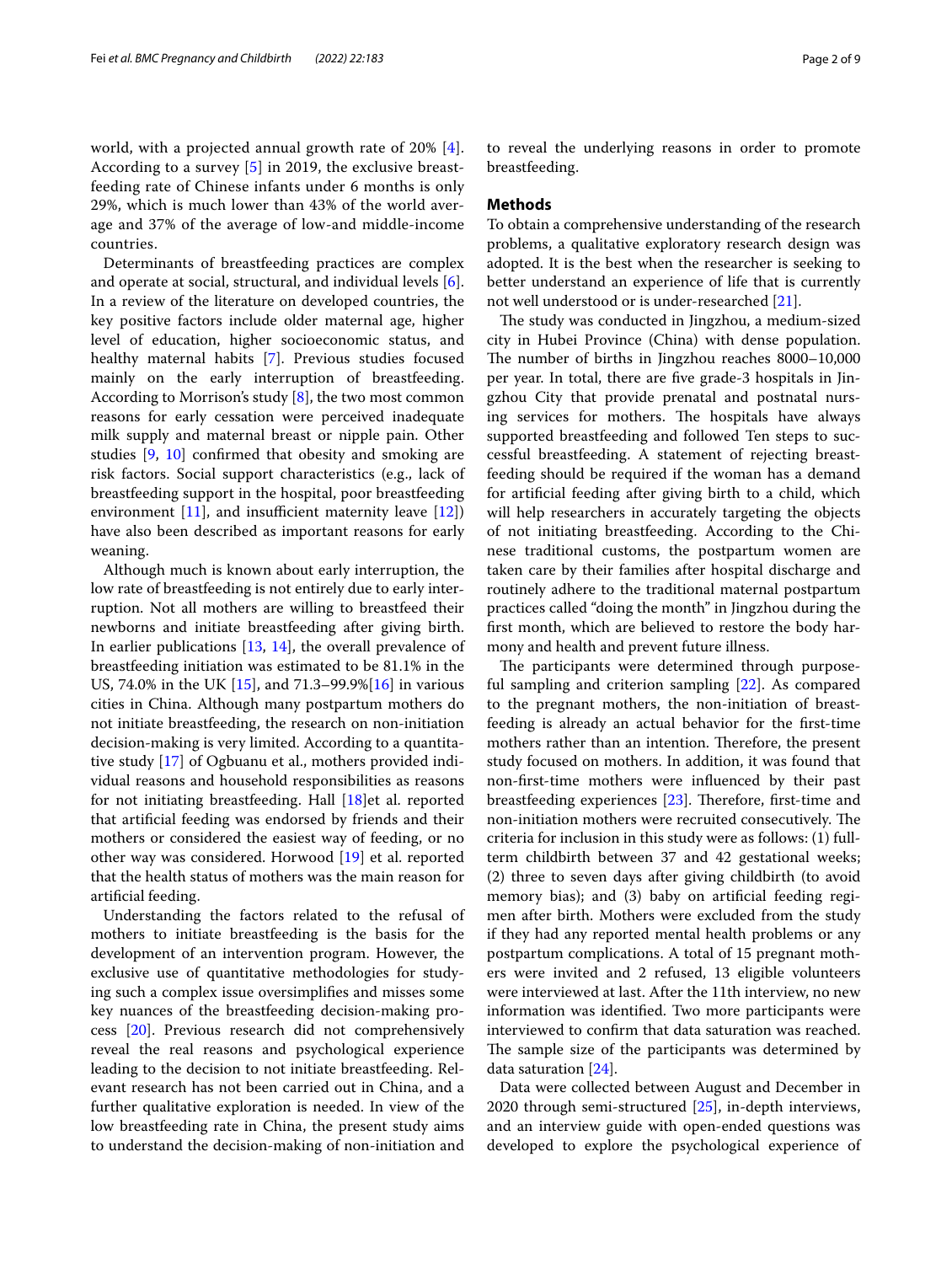the mothers. The first author, who was a faculty member of nursing school with a breastfeeding experience more than two years, conducted all of the interviews. The purpose of the interview was clearly explained, and the mothers who consented were interviewed in their own maternity ward. If the maternity ward was not a single room, any other spare room in the ward was used instead. Before the formal interview, the participants were informed of the principle of confdentiality and the necessity of recording, and the interviewer informed the participants that their privacy was protected by using an identifcation number (N1–N13) instead of their names. Demographic information was collected before the interview, and the following core questions were asked from all the mothers. (1) How did you decide to non-initiating breastfeeding? (2) Who infuenced your decision? What role did these persons play? (3) What do you think of breastfeeding (advantages and disadvantages)? (4) What do you think of artifcial feeding (advantages and disadvantages)? The duration of the interview was  $35-70$  min.

Audio recordings were stored on an encrypted, password-protected laptop and transcribed using intelligent verbatim. Transcription quality was double-checked by the frst author and the third author to ensure accuracy. Audio recordings were deleted once proofreading was fnalized.

The data analysis was completed by two researchers. Demographic data were analyzed using descriptive statistics. Qualitative data was analyzed using the inductive content analysis [\[26](#page-8-14)], which is usually applied when existing theory or research literature on a phenomenon is limited [[27](#page-8-15)]. Nvivo 12 software was used and the data were analyzed as follows: All the interview transcripts were read several times to permit the researchers to immerse themselves in the data. The transcripts were coded line

<span id="page-2-0"></span>

| <b>Table 1</b> Description of mothers( $N = 13$ ) |  |
|---------------------------------------------------|--|
|---------------------------------------------------|--|

by line to annotate important ideas and concepts, similar and related codes were classifed into categories, the categories were defned and further abstracted into larger core themes, and the examples of corresponding excerpts from the data were searched.

Four criteria, proposed by Lincoln and Guba, were used to ensure the rigor of the results, including credibility, dependability, transferability, and confrmability [\[28](#page-8-16)]. In order to ensure credibility, the in-depth interviews were conducted in a quiet place to focus on participants' statements and help them feel comfortable and relaxed. By member checks, the initial coding of interviews was reviewed by the interviewees to confrm the accuracy of the codes, and the results of the study were given to three frst-time mothers to judge the similarity of the results with their own experiences for increasing the transferability. In order to enhance dependability, the peer-check technique was used. Two researchers performed the coding and categorization independently, and in the case of any disagreement, to reach the consensus, discussions were made to clarify the results.

## **Results**

Table [1](#page-2-0) summarizes the demographic characteristics of the participants. The participants were all married, 77% of them were "breastfed" when grew up and 62% were born through cesarean section. Through repeated analysis, collation, classifcation, and refnement of the interview results, fve core themes related to non-initiation decision-making emerged (Table [2\)](#page-3-0): (1) expected breastfeeding stress; (2) maladjustment to the maternal role; (3) concerns about physiological issues; (4) the lack of knowledge about the risks of artifcial feeding; (5) belief that it is better not to initiate than to interrupt.

| Participate      | Age | <b>Education level</b> | Mode of delivery  | <b>Gestational weeks</b> | Postpartum days | Work      |
|------------------|-----|------------------------|-------------------|--------------------------|-----------------|-----------|
| N <sub>1</sub>   | 29  | Diploma                | Vaginal delivery  | $38w^{+2}$               | 4d              | Full-time |
| N <sub>2</sub>   | 27  | Bachelor's degree      | Caesarean section | $39w^{+5}$               | 6d              | Full-time |
| N <sub>3</sub>   | 28  | Diploma                | Caesarean section | $37w^{+6}$               | 7d              | Full-time |
| <b>N4</b>        | 24  | High school            | Caesarean section | $40w^{+1}$               | 6d              | No work   |
| <b>N5</b>        | 23  | High school            | Vaginal delivery  | $39w + 3$                | 3d              | Full-time |
| N6               | 29  | Bachelor's degree      | Caesarean section | $38w + 5$                | 6d              | Full-time |
| <b>N7</b>        | 28  | Diploma                | Vaginal delivery  | $39w + 5$                | 4d              | Part-time |
| N8               | 36  | High school            | Caesarean section | $39w + 1$                | 5d              | Full-time |
| <b>N9</b>        | 27  | Diploma                | Vaginal delivery  | $40w + 3$                | 3d              | Full-time |
| <b>N10</b>       | 30  | Diploma                | Vaginal delivery  | $39w + 4$                | 4d              | Full-time |
| N <sub>1</sub> 1 | 31  | Master's degree        | Caesarean section | $39w + 3$                | 5d              | Full-time |
| N <sub>12</sub>  | 27  | Diploma                | Caesarean section | $38w + 5$                | 6d              | Full-time |
| <b>N13</b>       | 23  | High school            | Caesarean section | $39w + 2$                | 5d              | No work   |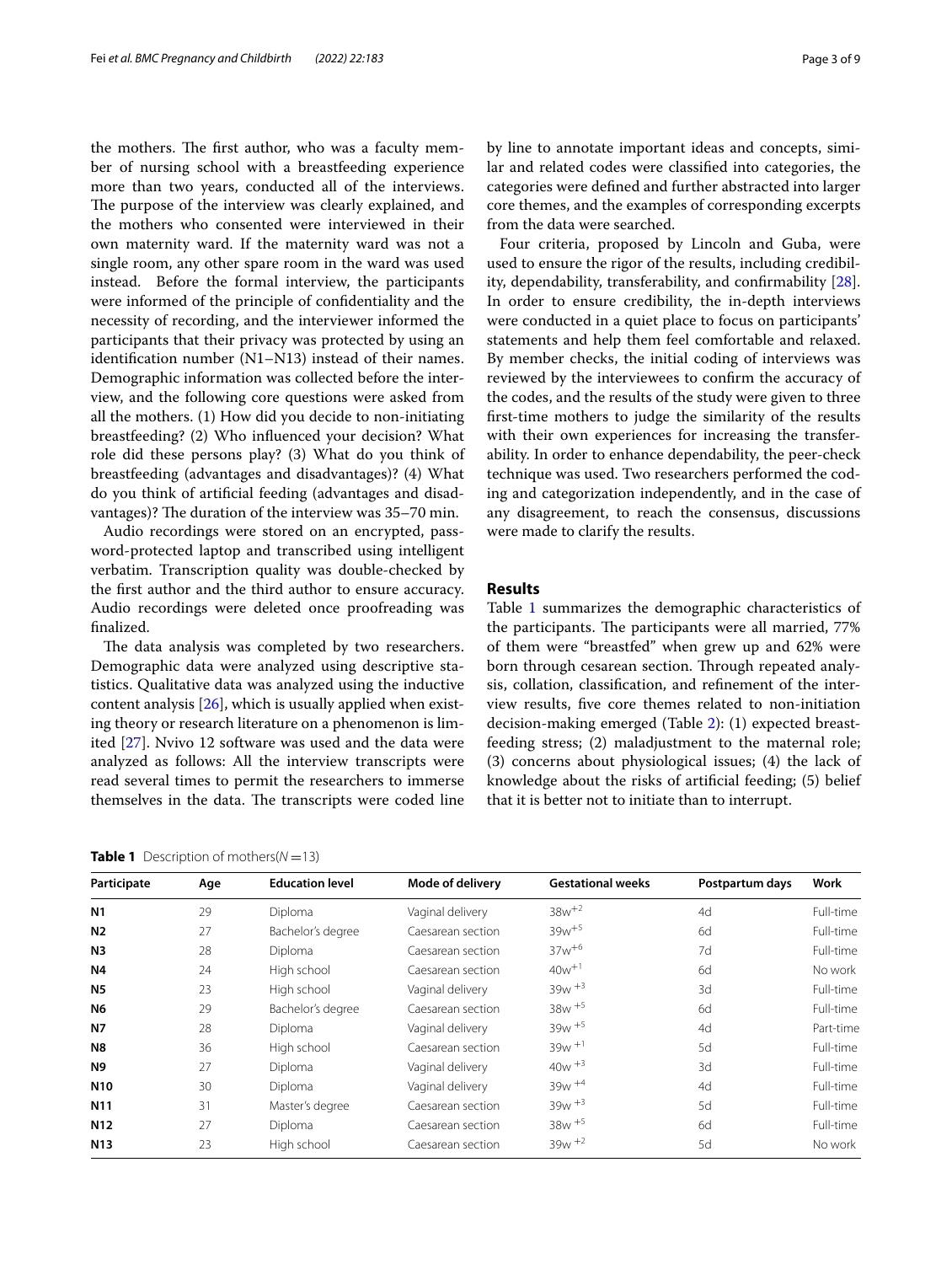| Table 2 Data analysis structure                                 |                                                                                                                                                                                                                                                              |                                                                                                                                 |                                                                                                                                                                                      |
|-----------------------------------------------------------------|--------------------------------------------------------------------------------------------------------------------------------------------------------------------------------------------------------------------------------------------------------------|---------------------------------------------------------------------------------------------------------------------------------|--------------------------------------------------------------------------------------------------------------------------------------------------------------------------------------|
| heme                                                            | Theme Definition                                                                                                                                                                                                                                             | Categories                                                                                                                      | <b>Categories Definition</b>                                                                                                                                                         |
| Expected breastfeeding stress                                   | expect to face when they decide for breastfeeding<br>This theme describes the difficulties women                                                                                                                                                             | Breastfeeding difficulties<br>2.Conflict with family<br>3. Conflict with work                                                   | 1.Insufficient milk supply, cracked nipples, pain, and<br>3. Inadequate maternity leave affects breastfeeding<br>2. Doubts, judgments and compulsion from family<br>sucking problems |
| Maladjustment to the maternal role                              | neme describes non-initiation as a sign of<br>maladjustment to the maternal role<br>This th                                                                                                                                                                  | 2. Return to the life before motherhood<br>Unwillingness to be a mother                                                         | Lack of willingness to be a mother<br>2. Eager to return to childless life                                                                                                           |
| Concerns about physiological issues                             | This theme describes how physiological problems<br>the decision-making in breastfeeding<br>affect                                                                                                                                                            | 3. Poor condition of the breast<br>1. Fear to transmit infections<br>2. No quarantee of nutrition                               | .Fear to infect children with their own diseases<br>Mothers are worried that they cannot provide<br>adequate nutrition for their children<br>. Flat breasts and inverted nipples     |
| The lack of knowledge about the risks of artificial<br>feeding  | formula milk as a good substitute for human milk<br>This theme describes mothers' understanding of                                                                                                                                                           | 2. Lack of information about the short-<br>1. Belief that feeding formula milk is<br>comings of formula milk<br>more convenient | 2. Lack of correct information about formula milk and<br>1. Mothers believe that formula feeding is easier than<br>its potential risks<br>breastteeding                              |
| Belief that it is better not to initiate than to inter-<br>rupt | This theme describes the subtle psychology of the<br>mothers and babies, not to initiate breastfeeding<br>feeding: mothers believe that it is better, for both<br>decision-making for the non-initiation of breast-<br>than to early interrupt breastfeeding | 2. Non-initiation is good for the mother<br>1. Troubles due to early interruption                                               | Mothers believe that early interruption may lead to<br>2. Mothers believe that non-initiation can make them<br>rejection of milk powder and indigestion<br>rest and recover better   |
|                                                                 |                                                                                                                                                                                                                                                              |                                                                                                                                 |                                                                                                                                                                                      |

<span id="page-3-0"></span>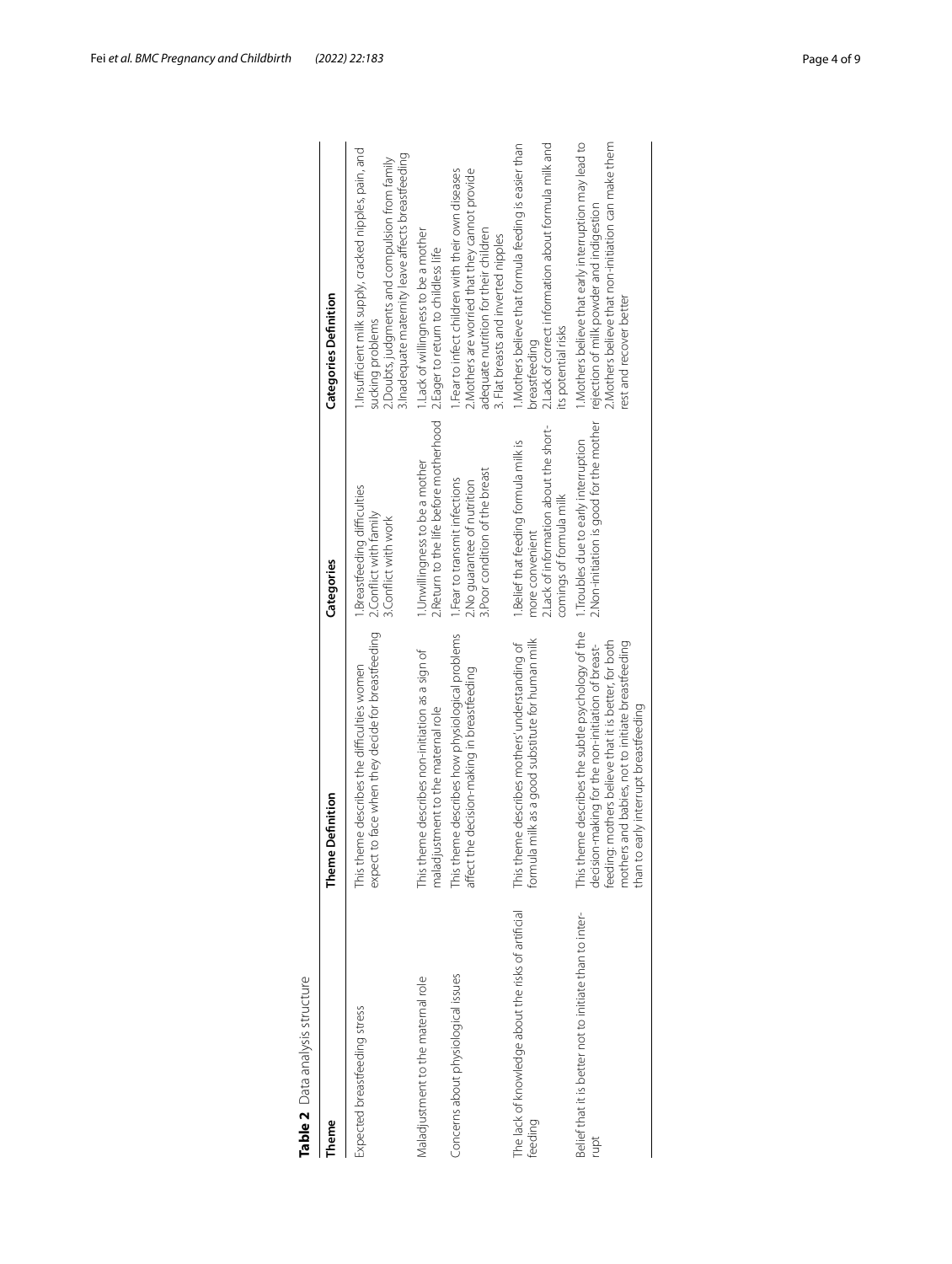## **Expected breastfeeding stress**

The "expected breastfeeding stress" was the major theme extracted from the data of this study, and "stress" was the most frequently mentioned word among the participants. Many participants expressed their worries about breastfeeding problems, including lack of milk, fatigue, chapped nipples, and pain, etc. They expected to feed their babies easily and comfortably, but they knew few successful breastfeeding cases in real life and many cases of early weaning, which made them believe that easy and comfortable breastfeeding was almost impossible.

*N4: Breastfeeding is too difficult, especially the lack of mother's milk is common. They (breastfeeding mothers) have to desperately stimulate milk production.*

*N11: I have a colleague who breast-fed her baby with mastitis three times. It turned out she had to fnally cut her breast open, and an open wound was left on her breast for a long time to expel the pus. It was so terrible.*

Mother's milk is a natural connection between mother and child, and it is also the whole source of nutrition for the infants at the frst 6 months. Participants expressed that people usually believe that the quality and quantity of mother's milk directly determine the health status of the baby. Mothers have to face the scrutiny of others when raising the baby. When the baby shows an undesired behavior (crying or refusing to sleep) or developmental problems (baby is overweight or underweight), the quality or quantity of the mother's milk is considered as the reason. Consequently, mothers have to face multiple stressors, like frustration, family conficts, taboos during lactation, and special dietary requirements. They describe their feeling as if they were fghting alone.

*N2: One of my girlfriends was driven crazy by her mother-in-law because the older generation believe that the body growth and development are attributed to the quality and volume of mother's milk. She was forced to drink pig trotter soup every day. Her mother-in-law was always nagging other children were chubby while their child was very thin. Child diarrhea was also blamed on her diet. It was a great stress for her.*

Not all mothers have enough time and energy to take care of their children as a full-time job. After returning to work, continuing to breastfeed presents a big difficulty. A number of participants have to return to work within 8–20 weeks after delivery, which was the most important factor for refusing breastfeeding. They worried the lack of time and energy due to their work, which would seriously afect the efect of breastfeeding and the development of the baby. They were also worried that breastfeeding will afect the results of their work.

*N1: I have to go to work, and I cannot breastfeed. If I cannot sleep well at night, my work will be greatly afected. My home is an hour away from my workplace,* 

*and I cannot return for breastfeeding. In addition, I often have to go on business trips, so for me it is better to feed formula milk directly.*

*N9: I heard that bottles and formula are very difcult to be accepted by babies who are used to mother's milk. I am sure that I will not have enough time to feed my baby, and he will be miserable when I go to work.*

## **Maladjustment to the maternal role**

"Maladjustment to the maternal role" was an important theme emerged from participants' experiences, though only a few participants mentioned it. The process of pregnancy and childbirth is a great stress for every woman, and growing into the role of a new mother who has to take care of a baby is a great change for every woman. During this adaptation, failure to debug successfully will lead to various psychological and behavioral changes, resulting in the maladjustment to the maternal role.

Being infuenced by traditional Chinese culture, breasts are regarded as a symbol of sex. Participants hoped that they could still remain mysterious and energetic after giving birth, which was incompatible with breastfeeding in their opinion. One of the participants showed a strong sense of resistance to breastfeeding, and she once thought about pumping milk to feed the infant and avoid physical touch, but she gave it up after giving birth.

*N12: I cannot accept breastfeeding because I cannot stand the baby touching my breast. It makes me feel disgusted, and it seems that mothers are not themselves any longer once they become mothers. Especially breastfeeding in public is so embarrassing.*

In the course of the interview, many participants expressed their nostalgia for the independent life before pregnancy. They did not want to become a mother at all, hoping to return to their previous life quickly. The inadaptability to the maternal role made them reject all maternal behaviors, including breastfeeding.

*N6: I did not want this baby at all, but my family felt I was old enough to have children. I made a deal with my family at the very beginning: I would be only responsible for giving birth, and they would take care of everything else.*

*N3: I am not happy to be a mother. I just feel that I have completed a task. Also, milk powder feeding is good and does not afect my normal life.*

## **Concerns about physiological issues**

"Concerns about physiological issues" was one of the strongest themes emerged from the participants' interviews. Physiological problems were also one of the reasons why mothers refused to breastfeed. Although some doctors told them they could breastfeed their babies, mothers were afraid to try and they gave up breastfeeding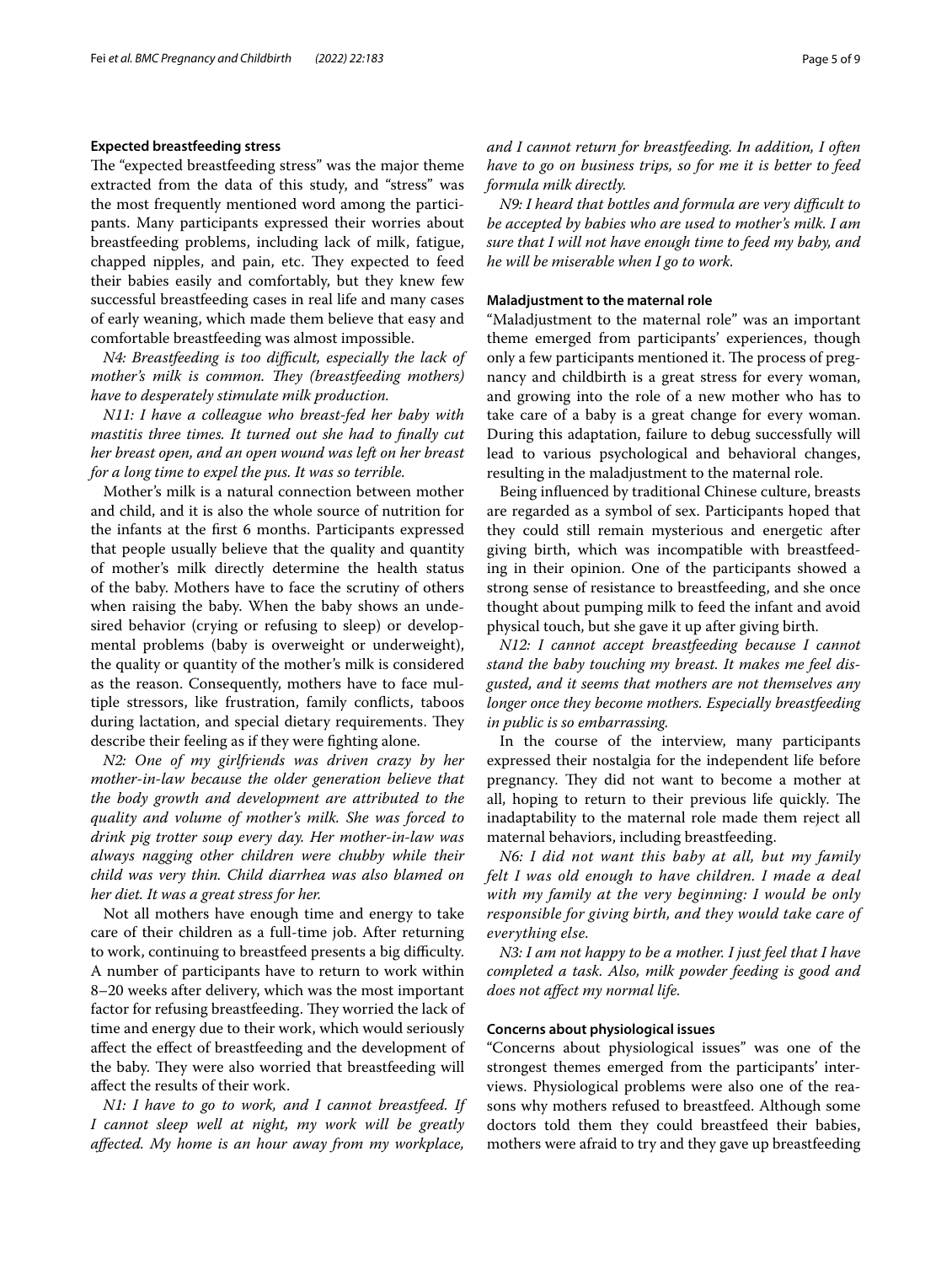to avoid the possible trouble it may cause. Although inverted nipples are very common and do not necessarily afect breastfeeding, two participants refused to start breastfeeding because they thought they would not be able to breastfeed smoothly.

*N10: My nipples are* inverted *sunken, which may cause trouble for the atresia. I know some people believe that it does not matter, but I am still very scared. I do not want to wait until the nipple breaks to decide to wean.*

Other two participants who were chronically ill and had regular antenatal examinations during pregnancy were able to recognize the advantages of breastfeeding for the child's development. However, they were worried that breastfeeding would afect the children's health and the children may even develop the mothers' diseases. Moreover, they were worried about whether their milk can meet the needs of infant growth and development. Therefore, they believed artificial feeding is more suitable than breastfeeding.

*N8: I always thought that patients with hepatitis B cannot get pregnant. I would not have waited until the age of 36 to have a baby if I had known that hepatitis B patients can get pregnant. Breastfeeding is the best choice, but it is not suitable for me because I do not want to infect my baby. I do not want to take any risk that may afect my baby's health.*

*N7: I have always been anemic. Before I got pregnant,*  I asked the doctor if anemia would lead to insufficient *milk. I thought about breastfeeding for a long time and fnally decided against it. Even if I had enough human milk, its nutritious value may be lower than that of other mothers, and the growth and development of the baby may be afected. Artifcial feeding is better for both myself and my baby.*

## **The lack of knowledge about the risks of artifcial feeding**

"The lack of knowledge about the risks of artificial feeding" was a major theme emerged from the participants' interviews. Participants generally expressed that they considered mother's milk as the best feeding option, but they also believed that formula milk is good enough to meet the nutritional needs of babies and even better than mother's milk in some aspects. None of the participants was informed about the risks that maybe caused by artifcial feeding, for example, obesity and increased incidence of otitis media in adulthood. Some participants directly said that they did not see any disadvantages of formula and believed that artifcially fed babies were equally healthy or even better developed in height, weight, and other indicators than breast-fed babies.

*N6: I do not think that formula has any disadvantages. Artifcially fed babies are usually healthier and taller than breast-fed babies.*

*N13: I grew up on formula. At that time, the quality of milk powder was not as good as that of today's for*mula milk. The mothers who breast-fed around me actu*ally envied the mothers who fed formula for the stronger babies.*

## **Belief that it is better to not initiate than to interrupt**

 Almost every participant mentioned this topic "It is better to not initiate than to interrupt" unexpectedly. Although participants expressed diferent reasons for refusing breastfeeding, most of them preferred to not initiate than to interrupt. They believed that interruption of breastfeeding at an early stage may lead to the rejection of formula milk, which implies that they considered formula milk as a necessity for infants. Furthermore, the participants mentioned that weaning will lead to indigestion and crying, and they were worried that this may affect the development of the infants. The participants expected that children who directly received formula at birth will grow up smoothly without troubles caused by the interruption of breastfeeding.

*N5: If the babies are breastfed for only two or three months, the mother and the baby may have to go through a separation even though they were just getting used to breastfeeding. Conversion from human milk to formula milk usually causes indigestion, and the baby's development may slow down. I think this conversion causes some kind of hurt, and I would rather choose formula directly.*

*N12: It is better not to start, since it causes more troubles (the baby's rejection of formula milk and crying caused by weaning) than beneft to breastfeed only for a few months.*

## **Discussion**

Although mothers generally understand the protective efects of breastfeeding on mothers and children, the awareness of "breastfeeding is best" message does not necessarily equate to breastfeeding continuation beyond the immediate postpartum period  $[29]$  $[29]$ . Therefore, we conducted a semi-structured interview in Jingzhou City (China) with postpartum mothers who did not breastfeed after giving childbirth and analyzed the reasons in order to understand the mothers' views on non-initiation of breastfeeding. To the best of our knowledge, this is the frst qualitative study on non-initiation. In this study, the decision-making was a complex and multifaceted process and more nursing assistance needs to be provided.

According to the framework recommended by the Lancet series [[6\]](#page-7-5), the structural context for breastfeeding in this study was not supportive enough. Pregnant mothers would like to communicate with new mothers or other elder mothers in order to gain more parenting experience and they may receive negative cognition of breastfeeding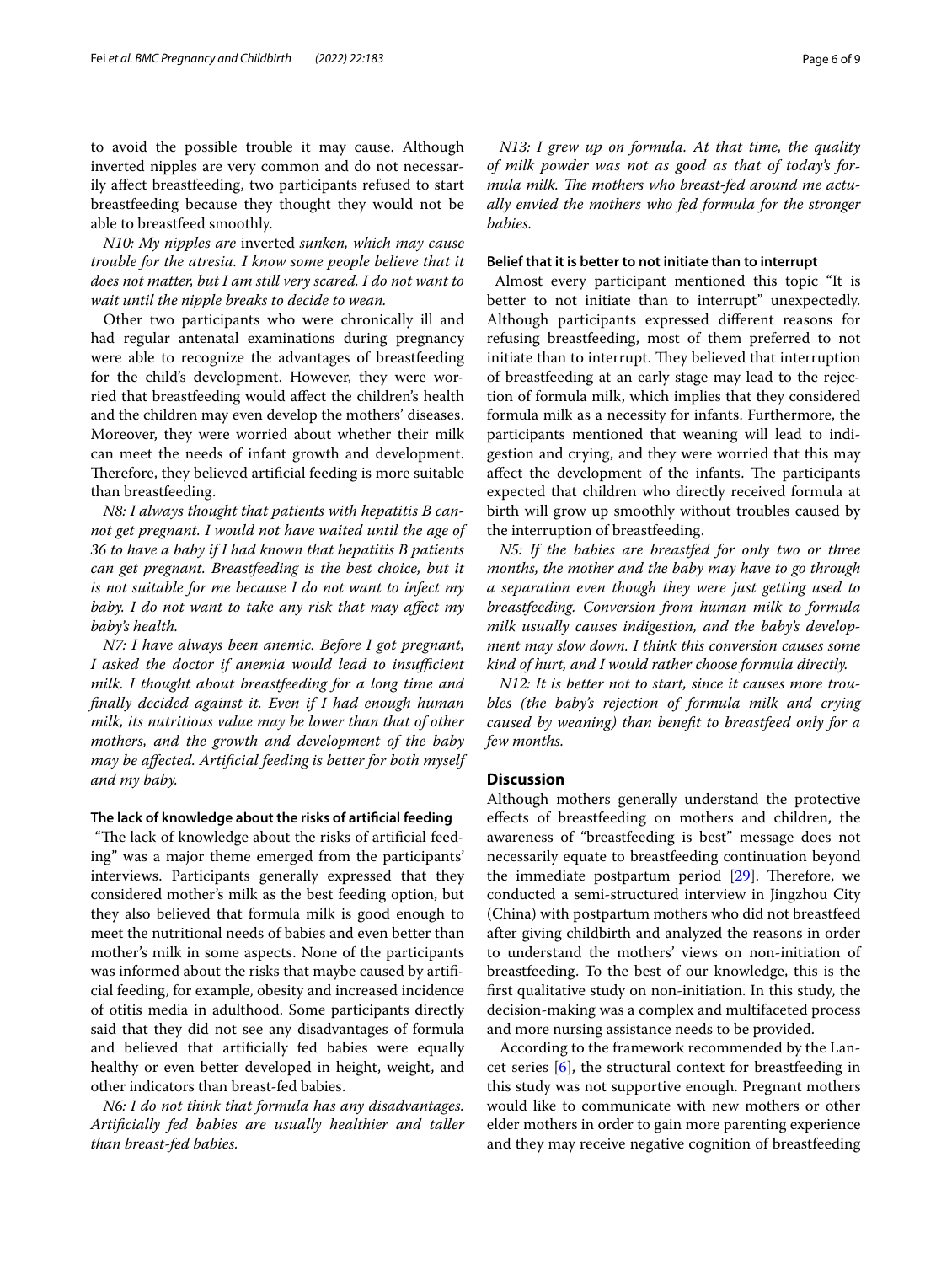such as breastfeeding difficulties v conflict with family or work and traditional customs  $[30-32]$  $[30-32]$  $[30-32]$ . These problems can cause great psychological stress to mothers, which is closely related to their breastfeeding behavior. Inadequate maternity protection policies might be crucial. Although the International Labour Organization recommends that maternity leave must be at least 18 weeks [[33\]](#page-8-20), China still neither meets this requirement nor the demand for six months of exclusive breastfeeding as per WHO recommendations [[2\]](#page-7-1). Furthermore, given the lack of paternity leave, the frst-time mothers have to take care of their children by themselves alone or with parents or in-laws, causing the mothers more stress.

The aggressive marketing of the products of infant artifcial milk manufacturers over the past decades has been highly successful in creating a social preference for infant artifcial milk over breastfeeding [[34\]](#page-8-21), whereby artifcial milk feeding is perceived as the normal infant feeding method  $[35]$ . The unethical marketing of commercial milk formula is playing a crucial role; millions of dollars are invested in such marketing campaigns for a long time, undermining breastfeeding in China. As a result, though most Chinese mothers perceive breastfeeding as the optimal feeding method, a substantial proportion of them consider bottle feeding to be more convenient, less tiring, and more nutritious than breastfeeding [[36\]](#page-8-23). Due to social stress, Chinese parents' unique anxiety and insecurity [[37\]](#page-8-24) make them want to raise more "high-quality" children. As formula feeding often cause babies taller and fatter in appearance, it corresponds better to the objectives of Chinese parents.

A large proportion of frst-time mothers gave birth by cesarean section in this study. China is among the countries with the highest cesarean section rates in the world, and 40% of cesarean sections were performed without medical indication [\[38](#page-8-25)]. Furthermore, though the Early Essential Newborn Care (EENC) has been reported to be signifcantly associated with the initiation of early breastfeeding [[39\]](#page-8-26), the current childbirth and early newborn care policies and practices in China are not aligned with the WHO recommendations for some major interventions [[40](#page-8-27)]. In addition, the medical advice to give commercial milk formula is not rare in China. These inappropriate medical interventions might afect the decision of non-initiating breastfeeding potentially.

Consistent with previous study by Horwood et al. [\[19](#page-8-7)], physical factors were reported in this study. Mothers were worried that infectious diseases, chronic diseases, and breast abnormalities may negatively afect breastfeeding, and they believed that these problems would lead to more breastfeeding stress. Obviously, mothers have not gained enough knowledge and confdence to practice breastfeeding in these cases, though a number of studies  $[41, 6]$  $[41, 6]$  $[41, 6]$  [42](#page-8-29)] have confrmed that breastfeeding is compatible with such diseases and abnormalities. This situation might be related to the doctor's fear of responsibility. The patientphysician relationship is facing a trust crisis in China [\[43](#page-8-30)]. Although these physical problems do not afect breast-

stick to the recommendations, just in case. At the personal level, afected by the cost of education, housing prices, and other factors, the fertility intention of Chinese mothers declined in recent years. Baumgartner et al. [\[44](#page-8-31)] reported that exclusive artifcial feeding with bottles was more likely to be chosen when the pregnancy was unplanned. Consistent with this study, new mothers who got pregnant involuntarily expressed resistance to breastfeeding in the present study. As we know, maternal psychological aspects were associated with the breastfeeding pattern  $[45]$  $[45]$  $[45]$ . The adaptation to the role of motherhood was found to be an important factor afecting the decision-making of the feeding method. Therefore, future research should pay more attention to the identifcation of motherhood, and it is very important to evaluate the level of adaptation to the maternal role and the risk factors for maladjustment.

feeding and mothers' or infants' health, the doctors do not

In addition, mothers unexpectedly reported that nonbreastfeeding is better than short-term breastfeeding. Though short-term breastfeeding can be very helpful and even small amounts of mother's milk strongly infuence the accumulation of viral populations in the infant gut and provide a protective efect against potentially pathogenic viruses [\[46\]](#page-8-33), which has not been understood by the mothers. They reported that interruption of breastfeeding would cause troubles for themselves and their babies. As a result, they directly preferred artifcial feeding even though short-term breastfeeding would have been possible. This decision-making indicates that there are still some defciencies in the current breastfeeding education in China.

Previous breastfeeding promotion strategies were mainly aimed at the protective efects and methods of breastfeeding. In this study, we found that the mothers were very clear about the protective efects of breastfeeding, but lack of knowledge about the disadvantages and risks of artifcial feeding still led to the rejection of breastfeeding. The current breastfeeding education does not meet the needs of mothers in China. Moreover, previous study [[47](#page-8-34)] found that the attitudes of relatives also affect the self-efficacy and behavior of Chinese mothers in breastfeeding. In the future, the promotion of breastfeeding also needs to focus on the possible risks of formula feeding, and the promotion should not only target pregnant mothers and new mothers, but also all populations including their families.

The findings in this study have practical implications and call for the implementation of new policies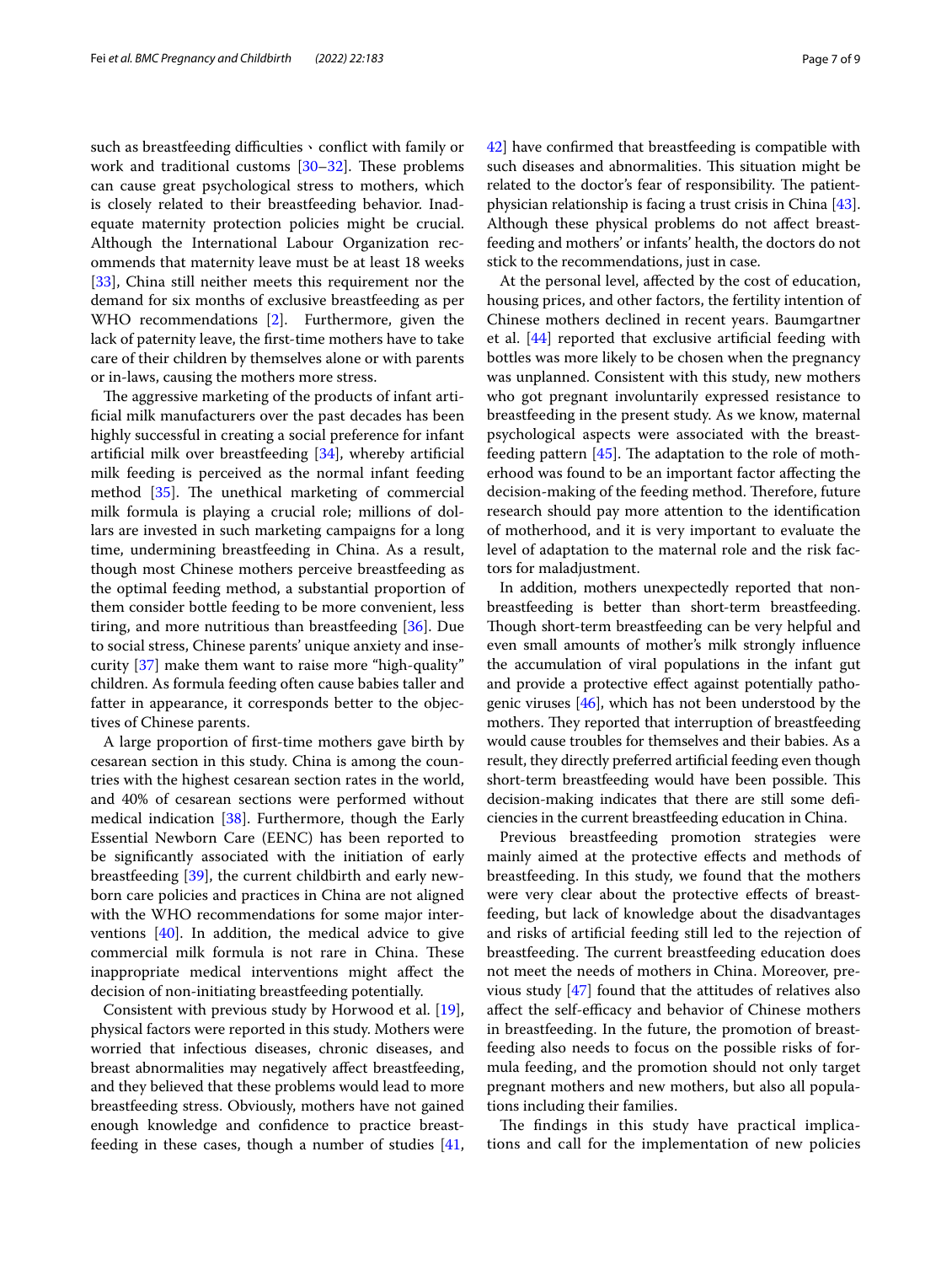to improve and build breastfeeding-friendly families and hospitals. Expanding the awareness of breastfeeding in the population and enhancing the pertinence of breastfeeding awareness are very important. In addition, restricting the marketing of formula milk in China might also be a matter of concern.

This study was conducted in the hospitals of a medium-sized city. The results might be affected by the local culture and might not be popularized in other regions. The mothers were interviewed in the maternity ward rather than after discharging from the hospital, and in the context of very high initiation rates in the hospitals, these factors might have afected the participants' views toward breastfeeding and they might not have answered the questions as freely as they wanted. The researcher's personal experience with successful long-term breastfeeding might have an infuence on the analysis of this study. Despite the limitations, the present study provides a meaningful contribution to the breastfeeding literature and offers novel information on the reasons for the non-initiation of breastfeeding among a sample of frst-time mothers in China.

## **Conclusions**

The study findings contribute to our understanding of how mothers make the decision of non-initiation and several barriers to breastfeeding initiation in China that warrant addressing. The environment for mothers to breastfeed is not supportive enough, the medical staf and families should be held responsible for the non-initiation of breastfeeding. Therefore, more professionals are needed to support mothers to solve their problems and breastfeeding education should be further expanded. The findings in this study may assist health policy makers to develop intervention programs.

#### **Acknowledgements**

The authors thank all the mothers who participate the interview for their selfless sharing. We also thank Jingzhou First Hospital、Jingzhou Central Hospital and Jingzhou Second Hospital for helping us contact the interviewees and providing a good environment for our interview.

#### **Authors' contributions**

YF contributed to the conception of the study, performed the interview and the analysis, wrote the manuscript; ZY Zhang and WNF contributed signifcantly to manuscript preparation; LW helped perform the analysis with constructive discussions and wrote the manuscript; JM contributed to the conception of the study and reviewed the manuscript. The authors read and approved the fnal manuscript.

## **Funding**

None.

#### **Availability of data and materials**

The datasets generated during the current study are not publicly available due to confdentiality of the participants, but are available from the corresponding author on reasonable request.

## **Declarations**

#### **Ethics approval and consent to participate**

 The study was approved by by the ethics committee of Medical College of Yangtze University (No. 2020LL005) and the informed consent of all participants. Participants were free to withdraw from the study at any time, and they were free to refuse to answer any question they did not want to answer. their names would not be associated with any information they provide. Confidentiality and anonymity of recordings and transcripts were assured throughout the study, the recording was deleted after the transcription was completed. The research followed the determinations of the Declaration of Helsinki.

## **Consent for publication**

Not applicable.

## **Competing interests**

The author(s) declared the following potential conficts of interest with respect to the research, authorship, and/or publication of this article: YF, ZYZ are PhD students and they completed the student research. Dr. JM served as their mentor. YF is the frst author, she is a PhD candidate at Tongji Medical College, registered nurse and associate professor at Yangtze University Medical School. Authors report no competing of interest.

#### **Author details**

<sup>1</sup> School of nursing, Tongji Medical College, Huazhong University of Science and Technology, Hangkong Road 13, Wuhan, China. <sup>2</sup> Yangtze University Medical School, Nanhuan Road 1, Jingzhou, China. <sup>3</sup> Jingzhou First Hospital, Hangkong Road, JingZhou, China.

## Received: 7 September 2021 Accepted: 16 February 2022 Published online: 07 March 2022

#### **References**

- <span id="page-7-0"></span>1. Walters DD, Phan LTH, Mathisen R. The cost of not breastfeeding: global results from a new tool. Health Policy Plan. 2019;34(6):407–17. [https://doi.](https://doi.org/10.1093/heapol/czz050) [org/10.1093/heapol/czz050](https://doi.org/10.1093/heapol/czz050).
- <span id="page-7-1"></span>2. World Health Organization. UNICEF. Global Strategy for Infant and Young Child Feeding. Geneva: World Health Organization; 2003.
- <span id="page-7-2"></span>3. Yang Z, Lai J, Yu D, Duan Y, Pang X, Jiang S, et al. Breastfeeding rates in China: a cross-sectional survey and estimate of benefts of improvement. Lancet. 2016;388:S47. [https://doi.org/10.1016/S0140-6736\(16\)31974-2](https://doi.org/10.1016/S0140-6736(16)31974-2).
- <span id="page-7-3"></span>4. UBIC Consulting. Ingredients used in the world infant formula market. 2020. [https://ubic-consulting.com/reports/nutrition/ingre](https://ubic-consulting.com/reports/nutrition/ingredients-for-the-world-infant-market-report/) [dients-for-the-world-infant-market-report/](https://ubic-consulting.com/reports/nutrition/ingredients-for-the-world-infant-market-report/)
- <span id="page-7-4"></span>5. China Development Reaserch Foundation. Investigation report on Influencing Factors of breastfeeding in China.2019. [https://cdrf.org.cn/jjh/pdf/](https://cdrf.org.cn/jjh/pdf/mu.pdf) [mu.pdf](https://cdrf.org.cn/jjh/pdf/mu.pdf)
- <span id="page-7-5"></span>6. Rollins NC, Bhandari N, Hajeebhoy N, Horton S, Lutter CK, Martines JC, et al. Why invest, and what it will take to improve breastfeeding practices? Lancet. 2016;387(10017):491–504. [https://doi.org/10.1016/S0140-](https://doi.org/10.1016/S0140-6736(15)01044-2) [6736\(15\)01044-2.](https://doi.org/10.1016/S0140-6736(15)01044-2)
- <span id="page-7-6"></span>7. Thulier D, Mercer J. Variables associated with breastfeeding duration. Journal of Obstetric, Gynecol Neonat Nur. 2009;38(3):259–68. [https://doi.](https://doi.org/10.1111/j.1552-6909.2009.01021.x) [org/10.1111/j.1552-6909.2009.01021.x.](https://doi.org/10.1111/j.1552-6909.2009.01021.x)
- <span id="page-7-7"></span>8. Morrison AH, Gentry R, Anderson J. Mothers' reasons for early breastfeeding cessation. MCN-Am J Matern-Chil. 2019;44(6):325–30. [https://doi.org/](https://doi.org/10.1097/NMC.0000000000000566) [10.1097/NMC.0000000000000566](https://doi.org/10.1097/NMC.0000000000000566).
- <span id="page-7-8"></span>9. Napierala M, Mazela J, Merritt TA, Florek E. Tobacco smoking and breastfeeding: efect on the lactation process, breast milk composition and infant development. A critical review. Environ Res. 2016;151:321–38. [https://doi.org/10.1016/j.envres.2016.08.002.](https://doi.org/10.1016/j.envres.2016.08.002)
- <span id="page-7-9"></span>10. Nomura K, Minamizono S, Nagashima K, Ono M, Kitano N. Maternal Body Mass Index and Breastfeeding Non-Initiation and Cessation: A Quantitative Review of the Literature. Nutrients. 2020;12(9):1–22. [https://doi.org/10.3390/](https://doi.org/10.3390/nu12092684) [nu12092684.](https://doi.org/10.3390/nu12092684)
- <span id="page-7-10"></span>11. Schliep KC, Denhalter D, Gren LH, Panushka KA, Singh TP, Varner MW. Factors in the hospital experience associated with postpartum breastfeeding